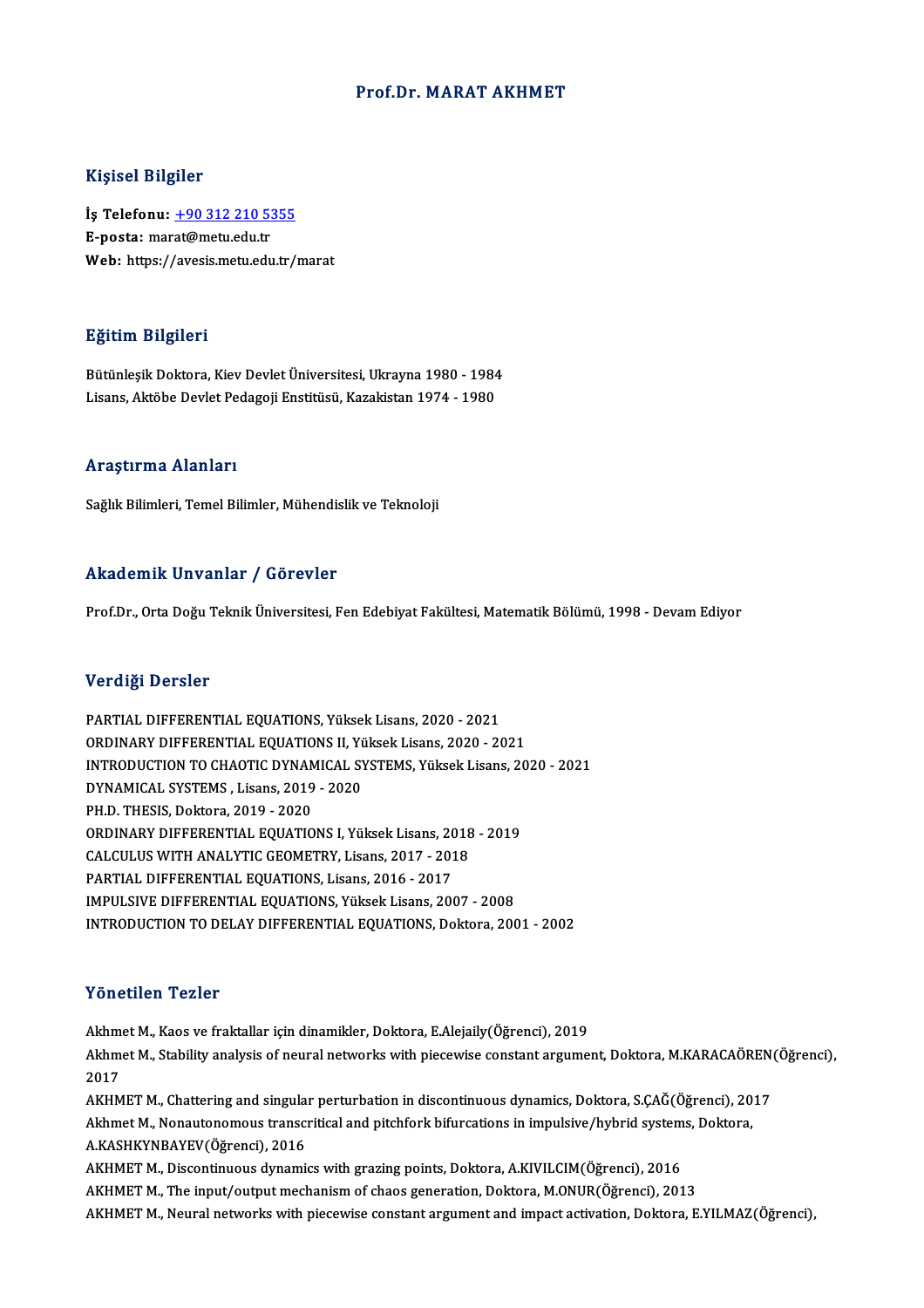2011

2011<br>AKHMET M., Periodic solutions and stability of differential equations with piecewise constant argument of generalized<br>time, Rektore, G BüyükADALI(Öğrengi), 2000 2011<br>AKHMET M., Periodic solutions and stability of<br>type, Doktora, C.BÜYÜKADALI(Öğrenci), 2009<br>AKHMET M., Differential equations with dissen AKHMET M., Periodic solutions and stability of differential equations with piecewise constant argument of generalize<br>type, Doktora, C.BÜYÜKADALI(Öğrenci), 2009<br>AKHMET M., Differential equations with discontinuities and pop

type, Doktora, C.BÜYÜKADALI(Öğrenci), 2009<br>AKHMET M., Differential equations with discontinuities and population dynamics, Doktora, D.ARUĞASLAN(Öğrenci),<br>2009 AKHMET M., Differential equations with discontinuities and population dynamics, Doktora, D.ARUĞASLAN(Öğrenci),<br>2009<br>AKHMET M., New classes of differential equations and bifurcation of discontinuous cycles, Doktora, M.TURAN

2009<br>AKHM<br>2009<br>AKHM AKHMET M., New classes of differential equations and bifurcation of discontinuous cycles, Doktora, M.TURA<br>2009<br>AKHMET M., Modelling functional dynamical systems by piecewise linear systems with delay, Yüksek Lisans,<br>M.KAHP

2009<br>AKHMET M., Modelling functional dynamical systems by piecewise linear systems with delay, Yüksek Lisans,<br>M.KAHRAMAN(Öğrenci), 2007 AKHMET M., Modelling functional dynamical systems by piecewise linear systems with delay, Yüksek Lisans,<br>M.KAHRAMAN(Öğrenci), 2007<br>AKHMET M., Extension of the logistic equation with piecewise constant arguments and populat

M.KAHRAMAN(Öğrenci), 2007<br>AKHMET M., Extension of the logistic<br>Lisans, D.ALTINTAN(Öğrenci), 2006<br>AKHMET M. Periodis selutions and s AKHMET M., Extension of the logistic equation with piecewise constant arguments and population dy<br>Lisans, D.ALTINTAN(Öğrenci), 2006<br>AKHMET M., Periodic solutions and stability of linear impulsive delay differential equatio

Lisans, D.ALTINTAN(Öğrenci), 2006<br>AKHMET M., Periodic solutions and stability of linear impulsive delay differential equations, Doktora,<br>J.ALZABUT(Öğrenci), 2004 AKHMET M., Periodic solutions and stability of linear impulsive delay differential equations, Doktora,<br>J.ALZABUT(Öğrenci), 2004<br>AKHMET M., On principles of B-smooth discontinuous flows, Yüksek Lisans, E.ÇİĞDEM(Öğrenci), 20

J.ALZABUT(Öğrenci), 2004<br>AKHMET M., On principles of B-smooth discontinuous flows, Yüksek Lisans, E.ÇİĞDEM(Öğrenci), 2004<br>AKHMET M., Pseudo almost periodic solutions of linear difference systems, Yüksek Lisans, A.ÇAKMAK(Öğ

AKHMET M., On principles of B-smooth discontinuous flows, Yüksek Lisans, E.ÇİĞDEM(Öğrenci), 2004<br>AKHMET M., Pseudo almost periodic solutions of linear difference systems, Yüksek Lisans, A.ÇAKMAK(Öğ<br>AKHMET M., Boundary valu AKHMET M., Pseudo alm<br>AKHMET M., Boundary v<br>Ö.UĞUR(Öğrenci), 2003<br>ZAEED A. A*V*HMET M. S AKHMET M., Boundary value problems for higher order linear impulsive differential equations, Doktora,<br>Ö.UĞUR(Öğrenci), 2003<br>ZAFER A., AKHMET M., Stability of the zero solution of impulsive differential equations by Lyapuno

YüksekLisans,T.Yolcu(Öğrenci),2002

AKHMET M., Integral manifolds of impulsive systems, Yüksek Lisans, D.ÇELİK(Öğrenci), 2002

# AKHMEI M., Integral mannolds of impulsive systems, ruksek Lisans, D.ÇELIK(Ogrenci), 200.<br>SCI, SSCI ve AHCI İndekslerine Giren Dergilerde Yayınlanan Makaleler

| CI, SSCI ve AHCI İndekslerine Giren Dergilerde Yayınlanan Makaleler                             |
|-------------------------------------------------------------------------------------------------|
| I. Unpredictability in Markov chains<br>AKHMET M.                                               |
| CARPATHIAN JOURNAL OF MATHEMATICS, cilt.38, sa.1, ss.13-19, 2022 (SCI Indekslerine Giren Dergi) |
| Madula Daviadia Daissan Ctable Calutians of Quasilinear Differential Paustians                  |

- II. Modulo Periodic Poisson Stable Solutions of Quasilinear Differential Equations AKHMET M., Tleubergenova M., Zhamanshin A. Modulo Periodic Poisson Stable Solutions of Quasiline<br>AKHMET M., Tleubergenova M., Zhamanshin A.<br>ENTROPY, cilt.23, sa.11, 2021 (SCI İndekslerine Giren Dergi)<br>Unnredistable Oscillations for Honfield Tune Neuval N
- AKHMET M., Tleubergenova M., Zhamanshin A.<br>ENTROPY, cilt.23, sa.11, 2021 (SCI İndekslerine Giren Dergi)<br>III. Unpredictable Oscillations for Hopfield-Type Neural Networks with Delayed and Advanced<br>Arguments ENTROPY, cil<br>Unpredictal<br>Arguments<br>AVUMET M Unpredictable Oscillations for Hopfield-Type Neural Networl<br>Arguments<br>AKHMET M., ARUĞASLAN ÇİNÇİN D., Tleubergenova M., Nugayeva Z.<br>MATUEMATICS silt 9, 28 E. 2021 (SCI İndekslerine Giren Dergi)

Arguments<br>AKHMET M., ARUĞASLAN ÇİNÇİN D., Tleubergenova M., Nugayeva Z.<br>MATHEMATICS, cilt.9, sa.5, 2021 (SCI İndekslerine Giren Dergi) AKHMET M., ARUĞASLAN ÇİNÇİN D., Tleubergenova M., Nugayeva Z.<br>MATHEMATICS, cilt.9, sa.5, 2021 (SCI İndekslerine Giren Dergi)<br>IV. Strongly Unpredictable Oscillations of Hopfield-Type Neural Networks

MATHEMATICS, cilt.9, sa.5, 2021 (SCI İndeks<br>Strongly Unpredictable Oscillations of I<br>AKHMET M., Tleubergenova M., Nugayeva Z.<br>MATHEMATICS, cilt.8, sa.1.0, ss.1, 1, 1, 2020 (S. Strongly Unpredictable Oscillations of Hopfield-Type Neural Net<br>AKHMET M., Tleubergenova M., Nugayeva Z.<br>MATHEMATICS, cilt.8, sa.10, ss.1-14, 2020 (SCI İndekslerine Giren Dergi)<br>Shunting inhibitory collular noural networks AKHMET M., Tleubergenova M., Nugayeva Z.<br>MATHEMATICS, cilt.8, sa.10, ss.1-14, 2020 (SCI Indekslerine Giren Dergi)<br>V. Shunting inhibitory cellular neural networks with strongly unpredictable oscillations

AKHMET M., Seilova R., Tleubergenova M., Zhamanshin A. Shunting inhibitory cellular neural networks with strongly unpredictable oscillations<br>AKHMET M., Seilova R., Tleubergenova M., Zhamanshin A.<br>COMMUNICATIONS IN NONLINEAR SCIENCE AND NUMERICAL SIMULATION, cilt.89, 2020 (SCI AKHMI<br>COMMI<br>Dergi)<br>Unnre COMMUNICATIONS IN NONLINEAR SCIENCE AND NUMERIC.<br>Dergi)<br>VI. Unpredictable Solutions of Linear Impulsive Systems<br>AVUMET M. Thubersonew M. For M.O. Nugayaya 7

- Dergi)<br>Unpredictable Solutions of Linear Impulsive Syst<br>AKHMET M., Tleubergenova M., Fen M. O. , Nugayeva Z.<br>MATHEMATICS, silt 9, ss 10, ss 1 16, 2020 (SCL indeksle AKHMET M., Tleubergenova M., Fen M. O. , Nugayeva Z.<br>MATHEMATICS, cilt.8, sa.10, ss.1-16, 2020 (SCI İndekslerine Giren Dergi) AKHMET M., Tleubergenova M., Fen M. O., Nugayeva Z.<br>MATHEMATICS, cilt.8, sa.10, ss.1-16, 2020 (SCI Indekslerine Girer<br>VII. Inertial Neural Networks with Unpredictable Oscillations
- MATHEMATICS, cilt.8, sa.10, ss.1-16, 2020 (SCI<br>Inertial Neural Networks with Unpredicta<br>AKHMET M., Tleubergenova M., Zhamanshin A.<br>MATHEMATICS, silt 8, sa.10, ss.1.11, 2020 (SCI Inertial Neural Networks with Unpredictable Oscillations<br>AKHMET M., Tleubergenova M., Zhamanshin A.<br>MATHEMATICS, cilt.8, sa.10, ss.1-11, 2020 (SCI İndekslerine Giren Dergi)<br>Quesilinean differential equations with strangly AKHMET M., Tleubergenova M., Zhamanshin A.<br>MATHEMATICS, cilt.8, sa.10, ss.1-11, 2020 (SCI Indekslerine Giren Dergi)<br>VIII. Quasilinear differential equations with strongly unpredictable solutions<br>AYUMET M. Tleubergeneur M.
- MATHEMATICS, cilt.8, sa.10, ss.1-11, 2020 (SCI<br>Quasilinear differential equations with st:<br>AKHMET M., Tleubergenova M., Zhamanshin A.<br>CARRATHIAN IQURNAL OF MATHEMATICS, silt AKHMET M., Tleubergenova M., Zhamanshin A.<br>CARPATHIAN JOURNAL OF MATHEMATICS, cilt.36, sa.3, ss.341-349, 2020 (SCI İndekslerine Giren Dergi)
- IX. Generation of fractals as Duffing equation orbits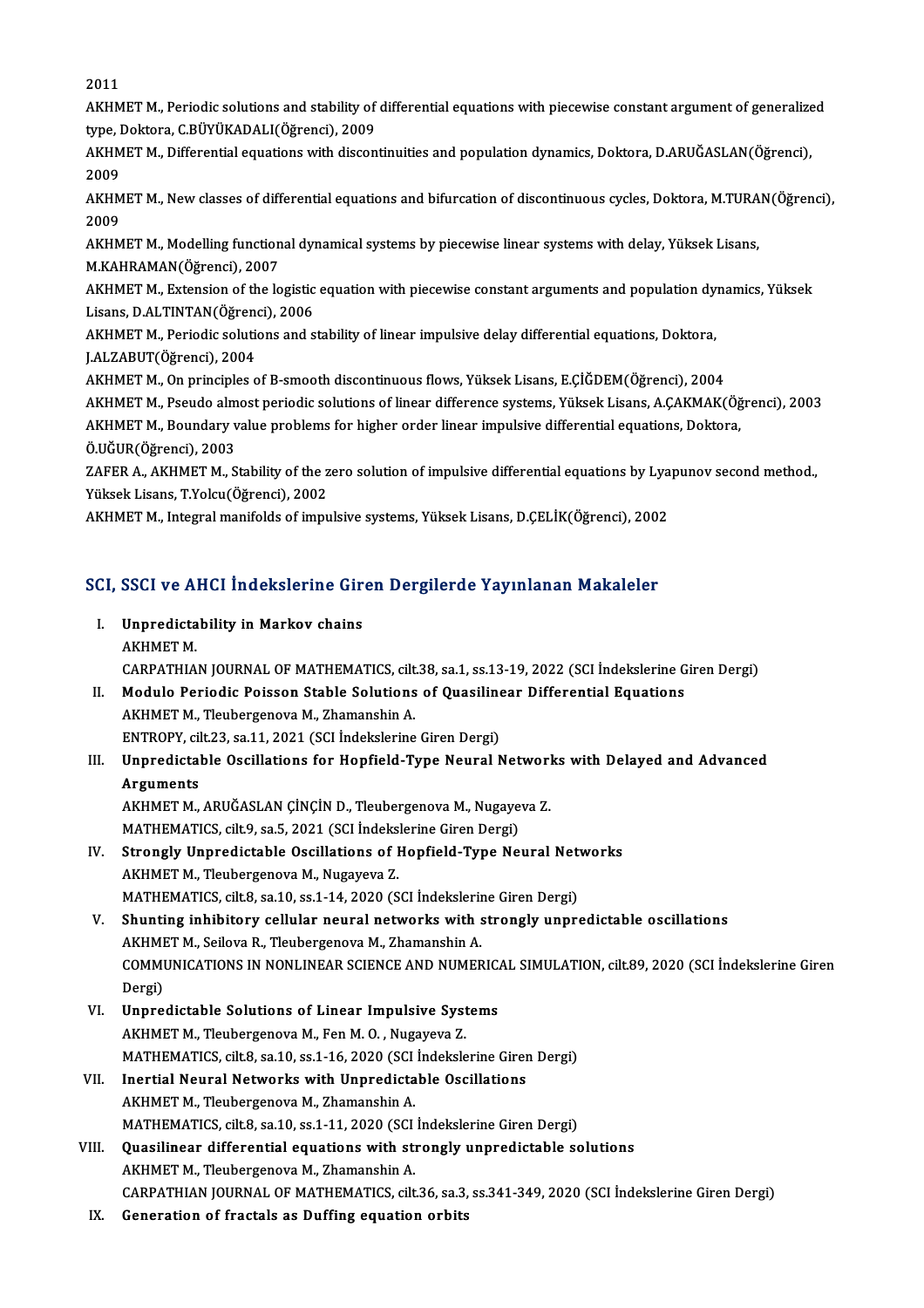AKHMET M., Fen M.O., Alejaily E.M. AKHMET M., Fen M. O. , Alejaily E. M.<br>CHAOS, cilt.29, sa.5, 2019 (SCI İndekslerine Giren Dergi)<br>Nen autonomewe equations with unnuadistable eq X. Non-autonomous equations with unpredictable solutions CHAOS, cilt.29, sa.5, 20<br>Non-autonomous ec<br>AKHMET M., Fen M. O.<br>COMMUNICATIONS IN Non-autonomous equations with unpredictable solutions<br>AKHMET M., Fen M. O.<br>COMMUNICATIONS IN NONLINEAR SCIENCE AND NUMERICAL SIMULATION, cilt.59, ss.657-670, 2018 (SCI<br>Indekslerine Ciren Dergi) AKHMET M., Fen M. O.<br>COMMUNICATIONS IN NOI<br>İndekslerine Giren Dergi)<br>A Hanfiald naural natu COMMUNICATIONS IN NONLINEAR SCIENCE AND NUMERICAL SIMULATI<br>
indekslerine Giren Dergi)<br>
XI. A Hopfield neural network with multi-compartmental activation<br>
AYUMET M. KARAGAATAN İndekslerine Giren Dergi)<br>A Hopfield neural netwo<br>AKHMET M., Karacaoren M.<br>NEUPAL COMPUTINC & API A Hopfield neural network with multi-compartmental activation<br>AKHMET M., Karacaoren M.<br>NEURAL COMPUTING & APPLICATIONS, cilt.29, sa.10, ss.815-822, 2018 (SCI İndekslerine Giren Dergi)<br>Perturbed Li Yerke hamaslinis shaqs AKHMET M., Karacaoren M.<br>NEURAL COMPUTING & APPLICATIONS, cil<br>XII. Perturbed Li-Yorke homoclinic chaos NEURAL COMPUTING & APPLICATIONS, cilt.29, sa.10<br>Perturbed Li-Yorke homoclinic chaos<br>AKHMET M., Feckan M., Fen M. O. , Kashkynbayev A.<br>ELECTPONIC JOUPNAL OF QUALITATIVE TUEOPV O ELECTRONIC JOURNAL OF QUALITATIVE THEORY OF DIFFERENTIAL EQUATIONS, sa.75, ss.1-18, 2018 (SCI<br>Indekslerine Giren Dergi) AKHMET M., Feckan M., Fen M.O., Kashkynbayev A. ELECTRONIC JOURNAL OF QUALITATIT<br>
indekslerine Giren Dergi)<br>
XIII. Chattering as a singular problem Indekslerine Giren<br>Chattering as a s<br>AKHMET M., Cag S.<br>NONI INEAP DYNA Chattering as a singular problem<br>AKHMET M., Cag S.<br>NONLINEAR DYNAMICS, cilt.90, sa.4, ss.2797-2812, 2017 (SCI İndekslerine Giren Dergi)<br>Periodis metiene generated from nen autenomeus grazing dunemise AKHMET M., Cag S.<br>NONLINEAR DYNAMICS, cilt.90, sa.4, ss.2797-2812, 2017 (SCI Indekslerine Gir<br>XIV. Periodic motions generated from non-autonomous grazing dynamics<br>AKHMET M.. Kivilcim A. NONLINEAR DYNAMICS<br>Periodic motions gen<br>AKHMET M., Kivilcim A.<br>COMMUNICATIONS IN N COMMUNICATIONS IN NONLINEAR SCIENCE AND NUMERICAL SIMULATION, cilt.49, ss.48-62, 2017 (SCI AKHMET M., Kivilcim A.<br>COMMUNICATIONS IN NO<br>İndekslerine Giren Dergi)<br>Poingare shaqs and uni XV. Poincare chaos and unpredictable functions Indekslerine Giren Dei<br>Poincare chaos and<br>AKHMET M., Fen M. O.<br>COMMUNICATIONS IN Poincare chaos and unpredictable functions<br>AKHMET M., Fen M. O.<br>COMMUNICATIONS IN NONLINEAR SCIENCE AND NUMERICAL SIMULATION, cilt.48, ss.85-94, 2017 (SCI AKHMET M., Fen M. O.<br>COMMUNICATIONS IN NOI<br>İndekslerine Giren Dergi)<br>VERTICAL AND HOBIZC XVI. VERTICAL AND HORIZONTAL GRAZING<br>AKHMET M., Kivilcim A. İndekslerine Giren Dergi) VERTICAL AND HORIZONTAL GRAZING<br>AKHMET M., Kivilcim A.<br>DYNAMIC SYSTEMS AND APPLICATIONS, cilt.26, sa.1, ss.131-145, 2017 (SCI İndekslerine Giren Dergi)<br>Nen autonomous grasing phonomonon XVII. Non-autonomous grazing phenomenon<br>AKHMET M., Kivilcim A. DYNAMIC SYSTEMS AN<br>Non-autonomous gra<br>AKHMET M., Kivilcim A.<br>NONI INEAP DYNAMICS Non-autonomous grazing phenomenon<br>AKHMET M., Kivilcim A.<br>NONLINEAR DYNAMICS, cilt.87, sa.3, ss.1973-1984, 2017 (SCI İndekslerine Giren Dergi)<br>Evistance of unnredistable selutions and shace. XVIII. Existence of unpredictable solutions and chaos<br>AKHMET M., Fen M. O. NONLINEAR DYNAMIC<br>Existence of unpred<br>AKHMET M., Fen M. O.<br>TURVISH JOURNAL OF Existence of unpredictable solutions and chaos<br>AKHMET M., Fen M. O.<br>TURKISH JOURNAL OF MATHEMATICS, cilt.41, sa.2, ss.254-266, 2017 (SCI İndekslerine Giren Dergi)<br>Stability in non autonomous noviadis systems with syssins s XIX. Stability in non-autonomous periodic systems with grazing stationary impacts TURKISH JOURNAL OF I<br>Stability in non-autor<br>AKHMET M., Kivilcim A.<br>CARRATHIAN JOURNAL CARPATHIAN JOURNAL OF MATHEMATICS, cilt.33, sa.1, ss.1-8, 2017 (SCI İndekslerine Giren Dergi) XX. Persistence of Li-Yorke chaos in systems with relay CARPATHIAN JOURNAL OF MATHEMATION<br>Persistence of Li-Yorke chaos in sys<br>AKHMET M., Fen M. O. , Kashkynbayev A.<br>ELECTPONIC JOUPNAL OF OUALITATIVE ELECTRONIC JOURNAL OF QUALITATIVE THEORY OF DIFFERENTIAL EQUATIONS, sa.72, ss.1-18, 2017 (SCI Indekslerine Giren Dergi) AKHMET M., Fen M. O. , Ka<br>ELECTRONIC JOURNAL OF<br>İndekslerine Giren Dergi)<br>Almast nariadis salutio ELECTRONIC JOURNAL OF QUALITATIVE THEORY OF DIFFERENTIAL EQUATIONS, sa.72, ss.1-18, 2017 (SCI<br>Indekslerine Giren Dergi)<br>XXI. Almost periodic solutions of retarded SICNNs with functional response on piecewise constant<br>argum **İndekslerin<br>Almost pe<br>argument<br>ALLIMET M** Almost periodic solutions of r<br>argument<br>AKHMET M., Fen M. O. , Kirane M.<br>NEUPAL COMBUTING & APPLICA. argument<br>AKHMET M., Fen M. O. , Kirane M.<br>NEURAL COMPUTING & APPLICATIONS, cilt.27, sa.8, ss.2483-2495, 2016 (SCI İndekslerine Giren Dergi)<br>Unnredistable points and shaos. AKHMET M., Fen M. O. , Kirane M.<br>NEURAL COMPUTING & APPLICATIC<br>XXII. Unpredictable points and chaos<br>AKHMET M.. Fen M. O. NEURAL COMPUTING<br>Unpredictable point<br>AKHMET M., Fen M. O.<br>COMMUNICATIONS IN Unpredictable points and chaos<br>AKHMET M., Fen M. O.<br>COMMUNICATIONS IN NONLINEAR SCIENCE AND NUMERICAL SIMULATION, cilt.40, ss.1-5, 2016 (SCI İndekslerine AKHMET M., J<br>COMMUNICA<br>Giren Dergi)<br>Discontinuo COMMUNICATIONS IN NONLINEAR SCIENCE AND<br>Giren Dergi)<br>XXIII. Discontinuous dynamics with grazing points Giren Dergi)<br>XXIII. Discontinuous dynamics with grazing points<br>AKHMET M., Kivilcim A. COMMUNICATIONS IN NONLINEAR SCIENCE AND NUMERICAL SIMULATION, cilt.38, ss.218-242, 2016 (SCI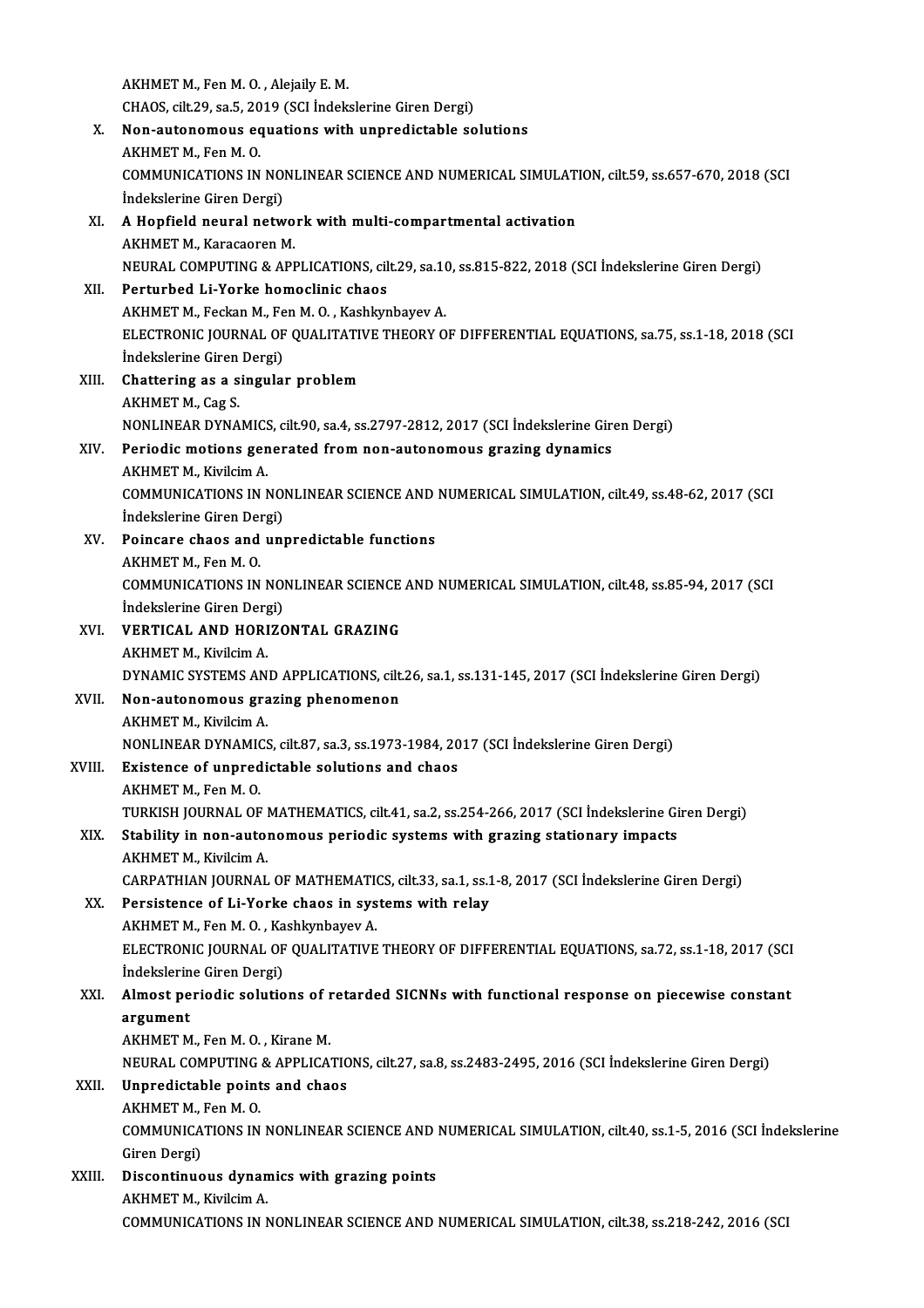|               | Indekslerine Giren Dergi)                                                                                                                              |
|---------------|--------------------------------------------------------------------------------------------------------------------------------------------------------|
| XXIV.         | <b>IMPULSIVE SICNNS WITH CHAOTIC POSTSYNAPTIC CURRENTS</b>                                                                                             |
|               | Fen M O, AKHMET M.                                                                                                                                     |
|               | DISCRETE AND CONTINUOUS DYNAMICAL SYSTEMS-SERIES B, cilt.21, sa.4, ss.1119-1148, 2016 (SCI Indekslerine                                                |
| XXV.          | Giren Dergi)<br>Li-Yorke chaos generation by SICNNs with chaotic/almost periodic postsynaptic currents                                                 |
|               | AKHMET M., Fen M.O., Kivilcim A.                                                                                                                       |
|               | NEUROCOMPUTING, cilt.173, ss.580-594, 2016 (SCI İndekslerine Giren Dergi)                                                                              |
| XXVI.         | ANALYSIS OF IMPACT CHATTERING                                                                                                                          |
|               | AKHMET M., Cag S.                                                                                                                                      |
|               | MISKOLC MATHEMATICAL NOTES, cilt.17, sa.2, ss.707-721, 2016 (SCI Indekslerine Giren Dergi)                                                             |
| XXVII.        | Finite-time nonautonomous bifurcation in impulsive systems<br>AKHMET M., Kashkynbayev A.                                                               |
|               | ELECTRONIC JOURNAL OF QUALITATIVE THEORY OF DIFFERENTIAL EQUATIONS, 2016 (SCI Indekslerine Giren                                                       |
|               | Dergi)                                                                                                                                                 |
| XXVIII.       | Li-Yorke Chaos in Hybrid Systems on a Time Scale                                                                                                       |
|               | AKHMET M, Fen M O                                                                                                                                      |
|               | INTERNATIONAL JOURNAL OF BIFURCATION AND CHAOS, cilt.25, sa.14, 2015 (SCI İndekslerine Giren Dergi)                                                    |
| XXIX.         | <b>Extension of Lorenz Unpredictability</b>                                                                                                            |
|               | AKHMET M., Fen M.O.<br>INTERNATIONAL JOURNAL OF BIFURCATION AND CHAOS, cilt.25, sa.10, 2015 (SCI İndekslerine Giren Dergi)                             |
| XXX.          | Attraction of Li-Yorke chaos by retarded SICNNs                                                                                                        |
|               | AKHMET M, Fen M.O.                                                                                                                                     |
|               | NEUROCOMPUTING, cilt.147, ss.330-342, 2015 (SCI İndekslerine Giren Dergi)                                                                              |
| XXXI.         | Generation of cyclic/toroidal chaos by Hopfield neural networks                                                                                        |
|               | AKHMET M., Fen M.O.                                                                                                                                    |
| XXXII.        | NEUROCOMPUTING, cilt.145, ss.230-239, 2014 (SCI İndekslerine Giren Dergi)<br>Extension of spatiotemporal chaos in glow discharge-semiconductor systems |
|               | AKHMET M. RAFATOV I. FEN M. O.                                                                                                                         |
|               | CHAOS, cilt.24, sa.4, 2014 (SCI İndekslerine Giren Dergi)                                                                                              |
| XXXIII.       | Chaos in economic models with exogenous shocks                                                                                                         |
|               | AKHMET M., Akhmetova Z., Fen M. O.                                                                                                                     |
|               | JOURNAL OF ECONOMIC BEHAVIOR & ORGANIZATION, cilt.106, ss.95-108, 2014 (SSCI Indekslerine Giren Dergi)                                                 |
| XXXIV.        | Chaotification of Impulsive Systems by Perturbations<br>AKHMET M., Fen M.O.                                                                            |
|               | INTERNATIONAL JOURNAL OF BIFURCATION AND CHAOS, cilt.24, sa.6, 2014 (SCI Indekslerine Giren Dergi)                                                     |
| XXXV.         | <b>Entrainment by Chaos</b>                                                                                                                            |
|               | AKHMET M., Fen M.O.                                                                                                                                    |
|               | JOURNAL OF NONLINEAR SCIENCE, cilt.24, sa.3, ss.411-439, 2014 (SCI İndekslerine Giren Dergi)                                                           |
| <b>XXXVI</b>  | QUASILINEAR RETARDED DIFFERENTIAL EQUATIONS WITH FUNCTIONAL DEPENDENCE ON                                                                              |
|               | PIECEWISE CONSTANT ARGUMENT<br><b>AKHMET M.</b>                                                                                                        |
|               | COMMUNICATIONS ON PURE AND APPLIED ANALYSIS, cilt.13, sa.2, ss.929-947, 2014 (SCI Indekslerine Giren                                                   |
|               | Dergi)                                                                                                                                                 |
| <b>XXXVII</b> | Bifurcation of discontinuous limit cycles of the Van der Pol equation                                                                                  |
|               | AKHMET M., TURAN M.                                                                                                                                    |
|               | MATHEMATICS AND COMPUTERS IN SIMULATION, cilt.95, ss.39-54, 2014 (SCI İndekslerine Giren Dergi)                                                        |
| XXXVIII.      | <b>Replication of chaos</b>                                                                                                                            |
|               | AKHMET M., Fen M.O.<br>COMMUNICATIONS IN NONLINEAR SCIENCE AND NUMERICAL SIMULATION, cilt.18, sa.10, ss.2626-2666, 2013                                |
|               | (SCI İndekslerine Giren Dergi)                                                                                                                         |
|               |                                                                                                                                                        |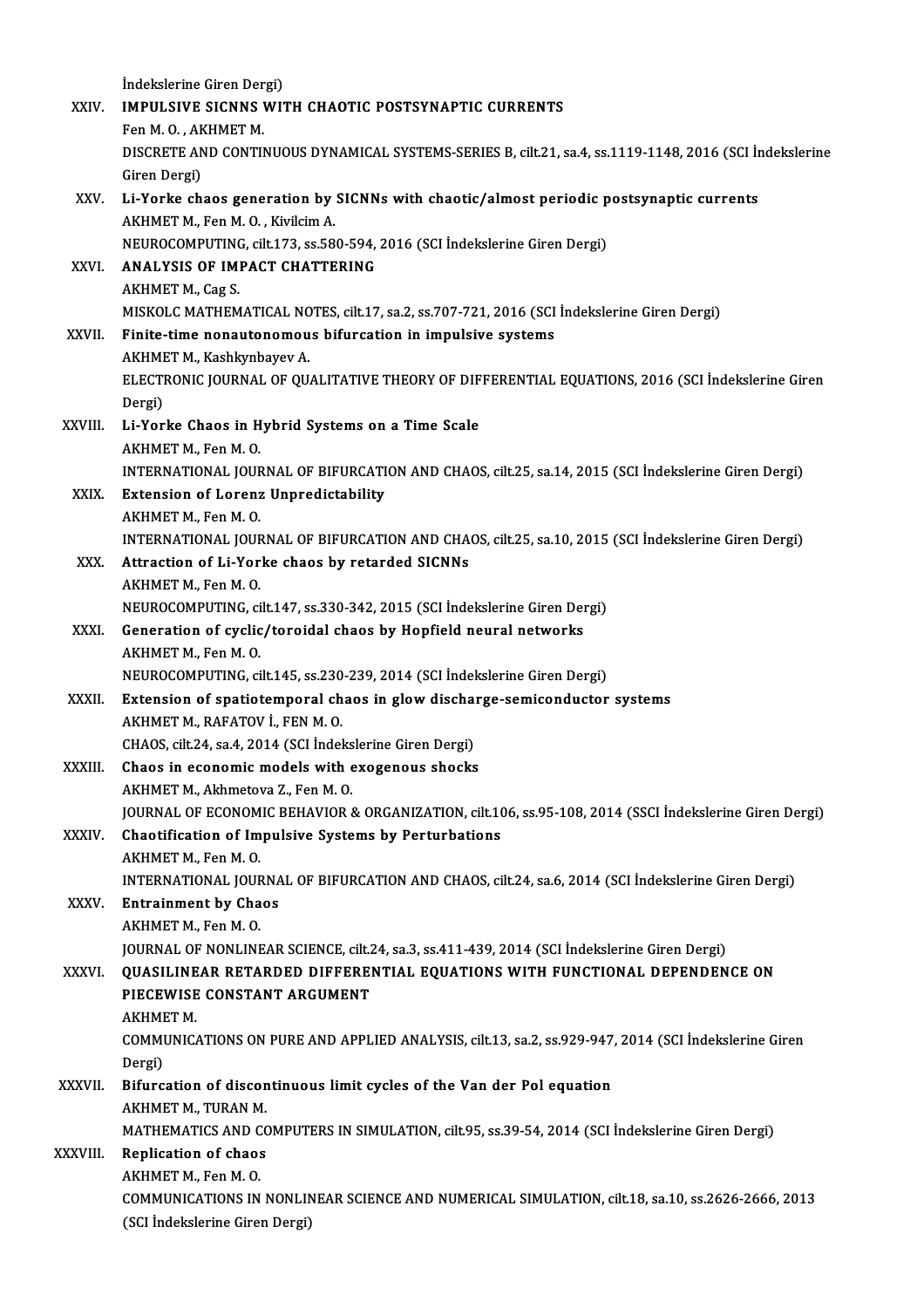| <b>XXXIX</b> | Shunting inhibitory cellular neural networks with chaotic external inputs                                 |
|--------------|-----------------------------------------------------------------------------------------------------------|
|              | AKHMET M., Fen M.O.                                                                                       |
|              | CHAOS, cilt.23, sa.2, 2013 (SCI Indekslerine Giren Dergi)                                                 |
| XL.          | NON-AUTONOMOUS BIFURCATION IN IMPULSIVE SYSTEMS                                                           |
|              | AKHMET M., Kashkynbayev A.                                                                                |
|              | ELECTRONIC JOURNAL OF QUALITATIVE THEORY OF DIFFERENTIAL EQUATIONS, sa.74, ss.1-23, 2013 (SCI             |
|              | İndekslerine Giren Dergi)                                                                                 |
| XLI.         | NONAUTONOMOUS TRANSCRITICAL AND PITCHFORK BIFURCATIONS IN IMPULSIVE SYSTEMS<br>AKHMET M., Kashkynbayev A. |
|              | MISKOLC MATHEMATICAL NOTES, cilt.14, sa.3, ss.737-748, 2013 (SCI Indekslerine Giren Dergi)                |
| XLII.        | Global exponential stability of neural networks with non-smooth and impact activations                    |
|              | AKHMET M., YILMAZ E.                                                                                      |
|              | NEURAL NETWORKS, cilt 34, ss 18-27, 2012 (SCI Indekslerine Giren Dergi)                                   |
| XLIII.       | Chaotic period-doubling and OGY control for the forced Duffing equation                                   |
|              | AKHMET M., Fen M.O.                                                                                       |
|              | COMMUNICATIONS IN NONLINEAR SCIENCE AND NUMERICAL SIMULATION, cilt.17, sa.4, ss.1929-1946, 2012 (SCI      |
|              | İndekslerine Giren Dergi)                                                                                 |
| XLIV.        | Self-synchronization of the integrate-and-fire pacemaker model with continuous couplings                  |
|              | <b>AKHMET M</b>                                                                                           |
|              | NONLINEAR ANALYSIS-HYBRID SYSTEMS, cilt.6, sa.1, ss.730-740, 2012 (SCI İndekslerine Giren Dergi)          |
| XLV.         | Method of Lyapunov functions for differential equations with piecewise constant delay                     |
|              | AKHMET M., ARUĞASLAN ÇİNÇİN D., YILMAZ E.                                                                 |
|              | JOURNAL OF COMPUTATIONAL AND APPLIED MATHEMATICS, cilt.235, sa.16, ss.4554-4560, 2011 (SCI                |
|              | İndekslerine Giren Dergi)                                                                                 |
| XLVI.        | Stability analysis of recurrent neural networks with piecewise constant argument of generalized           |
|              | type<br>AKHMET M., ARUĞASLAN ÇİNÇİN D., YILMAZ E.                                                         |
|              | NEURAL NETWORKS, cilt.23, sa.7, ss.805-811, 2010 (SCI İndekslerine Giren Dergi)                           |
| <b>XLVII</b> | Impulsive Hopfield-type neural network system with piecewise constant argument                            |
|              | AKHMET M., YILMAZ E.                                                                                      |
|              | NONLINEAR ANALYSIS-REAL WORLD APPLICATIONS, cilt.11, sa.4, ss.2584-2593, 2010 (SCI Indekslerine Giren     |
|              | Dergi)                                                                                                    |
| XLVIII.      | Differential equations with state-dependent piecewise constant argument                                   |
|              | AKHMET M., Buyukadali C.                                                                                  |
|              | NONLINEAR ANALYSIS-THEORY METHODS & APPLICATIONS, cilt.72, sa.11, ss.4200-4210, 2010 (SCI Indekslerine    |
|              | Giren Dergi)                                                                                              |
| XLIX.        | A prototype compartmental model of blood pressure distribution                                            |
|              | AKHMET M., Bekmukhambetova G. A.                                                                          |
|              | NONLINEAR ANALYSIS-REAL WORLD APPLICATIONS, cilt.11, sa.3, ss.1249-1257, 2010 (SCI İndekslerine Giren     |
| L.           | Dergi)<br>Homoclinical structure of the chaotic attractor                                                 |
|              | <b>AKHMET M.</b>                                                                                          |
|              | COMMUNICATIONS IN NONLINEAR SCIENCE AND NUMERICAL SIMULATION, cilt.15, sa.4, ss.819-822, 2010 (SCI        |
|              | İndekslerine Giren Dergi)                                                                                 |
| LI.          | Stability in cellular neural networks with a piecewise constant argument                                  |
|              | AKHMET M., ARUĞASLAN ÇİNÇİN D., YILMAZ E.                                                                 |
|              | JOURNAL OF COMPUTATIONAL AND APPLIED MATHEMATICS, cilt.233, sa.9, ss.2365-2373, 2010 (SCI İndekslerine    |
|              | Giren Dergi)                                                                                              |
| LII.         | Bifurcation of three-dimensional discontinuous cycles                                                     |
|              | AKHMET M., TURAN M.                                                                                       |
|              | NONLINEAR ANALYSIS-THEORY METHODS & APPLICATIONS, cilt.71, sa.12, 2009 (SCI İndekslerine Giren Dergi)     |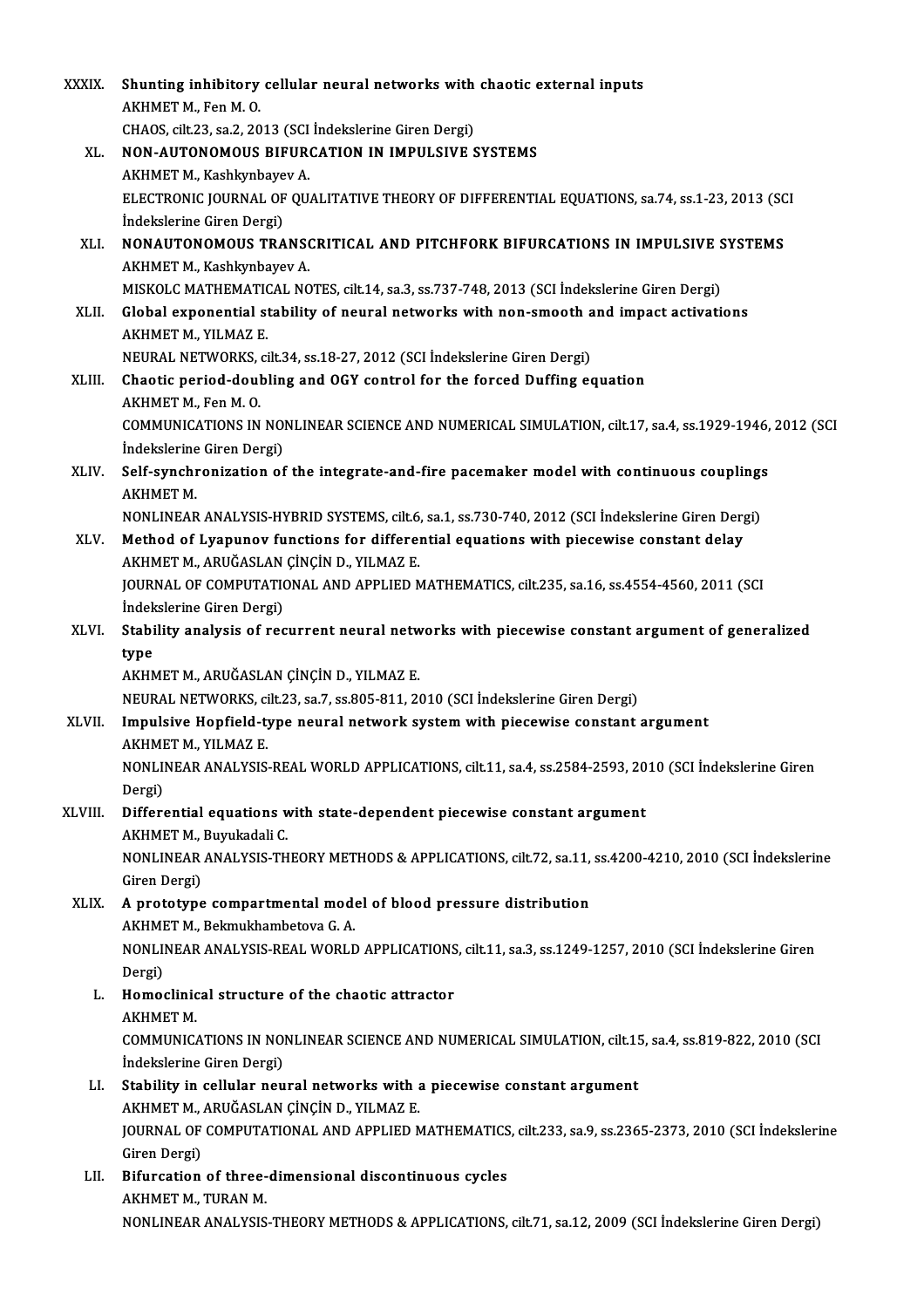| LIII.  | Bifurcation of a non-smooth planar limit cycle from a vertex                                                                                                              |
|--------|---------------------------------------------------------------------------------------------------------------------------------------------------------------------------|
|        | AKHMET M., Arugaslan D.                                                                                                                                                   |
|        | NONLINEAR ANALYSIS-THEORY METHODS & APPLICATIONS, cilt.71, sa.12, 2009 (SCI İndekslerine Giren Dergi)                                                                     |
| LIV.   | The complex dynamics of the cardiovascular system<br><b>AKHMET M</b>                                                                                                      |
| LV.    | NONLINEAR ANALYSIS-THEORY METHODS & APPLICATIONS, cilt.71, sa.12, 2009 (SCI İndekslerine Giren Dergi)<br>SHADOWING AND DYNAMICAL SYNTHESIS                                |
|        | <b>AKHMET M.</b>                                                                                                                                                          |
|        | INTERNATIONAL JOURNAL OF BIFURCATION AND CHAOS, cilt.19, sa.10, ss.3339-3346, 2009 (SCI İndekslerine                                                                      |
|        | Giren Dergi)                                                                                                                                                              |
| LVI.   | LYAPUNOV-RAZUMIKHIN METHOD FOR DIFFERENTIAL EQUATIONS WITH PIECEWISE CONSTANT<br><b>ARGUMENT</b>                                                                          |
|        | AKHMET M., Arugaslan D.                                                                                                                                                   |
| LVII.  | DISCRETE AND CONTINUOUS DYNAMICAL SYSTEMS, cilt.25, sa.2, ss.457-466, 2009 (SCI Indekslerine Giren Dergi)<br>DYNAMICAL SYNTHESIS OF QUASI-MINIMAL SETS<br><b>AKHMET M</b> |
|        | INTERNATIONAL JOURNAL OF BIFURCATION AND CHAOS, cilt.19, sa.7, ss.2423-2427, 2009 (SCI Indekslerine Giren                                                                 |
|        | Dergi)                                                                                                                                                                    |
| LVIII. | Devaney's chaos of a relay system                                                                                                                                         |
|        | <b>AKHMET M</b>                                                                                                                                                           |
|        | COMMUNICATIONS IN NONLINEAR SCIENCE AND NUMERICAL SIMULATION, cilt.14, sa.4, ss.1486-1493, 2009 (SCI                                                                      |
|        | İndekslerine Giren Dergi)                                                                                                                                                 |
| LIX.   | Li-Yorke chaos in the system with impacts<br><b>AKHMET M</b>                                                                                                              |
|        | JOURNAL OF MATHEMATICAL ANALYSIS AND APPLICATIONS, cilt.351, sa.2, ss.804-810, 2009 (SCI İndekslerine                                                                     |
|        | Giren Dergi)                                                                                                                                                              |
| LX.    | Differential equations on variable time scales                                                                                                                            |
|        | AKHMET M., Turan M.                                                                                                                                                       |
|        | NONLINEAR ANALYSIS-THEORY METHODS & APPLICATIONS, cilt.70, sa.3, ss.1175-1192, 2009 (SCI İndekslerine<br>Giren Dergi)                                                     |
| LXI.   | On periodic solutions of differential equations with piecewise constant argument                                                                                          |
|        | AKHMET M., Buyukadali C.                                                                                                                                                  |
|        | COMPUTERS & MATHEMATICS WITH APPLICATIONS, cilt.56, sa.8, ss.2034-2042, 2008 (SCI Indekslerine Giren                                                                      |
|        | Dergi)                                                                                                                                                                    |
| LXII.  | Asymptotic behavior of solutions of differential equations with piecewise constant arguments<br><b>AKHMET M.</b>                                                          |
|        | APPLIED MATHEMATICS LETTERS, cilt.21, sa.9, ss.951-956, 2008 (SCI Indekslerine Giren Dergi)                                                                               |
| LXIII. | Asymptotic behavior of linear impulsive integro-differential equations                                                                                                    |
|        | AKHMET M., Tleubergenova M. A., YILMAZ O.                                                                                                                                 |
|        | COMPUTERS & MATHEMATICS WITH APPLICATIONS, cilt.56, sa.4, ss.1071-1081, 2008 (SCI Indekslerine Giren<br>Dergi)                                                            |
| LXIV.  | Almost periodic solutions of differential equations with piecewise constant argument of generalized                                                                       |
|        | type                                                                                                                                                                      |
|        | <b>AKHMET M</b>                                                                                                                                                           |
|        | NONLINEAR ANALYSIS-HYBRID SYSTEMS, cilt.2, sa.2, ss.456-467, 2008 (SCI İndekslerine Giren Dergi)                                                                          |
| LXV.   | Periodic solutions of the hybrid system with small parameter                                                                                                              |
|        | AKHMET M., Buyukadali C., Ergenc T.                                                                                                                                       |
|        | NONLINEAR ANALYSIS-HYBRID SYSTEMS, cilt.2, sa.2, ss.532-543, 2008 (SCI İndekslerine Giren Dergi)                                                                          |
| LXVI.  | Stability of differential equations with piecewise constant arguments of generalized type<br>АКНМЕТ М.                                                                    |
|        | NONLINEAR ANALYSIS-THEORY METHODS & APPLICATIONS, cilt.68, sa.4, ss.794-803, 2008 (SCI Indekslerine Giren                                                                 |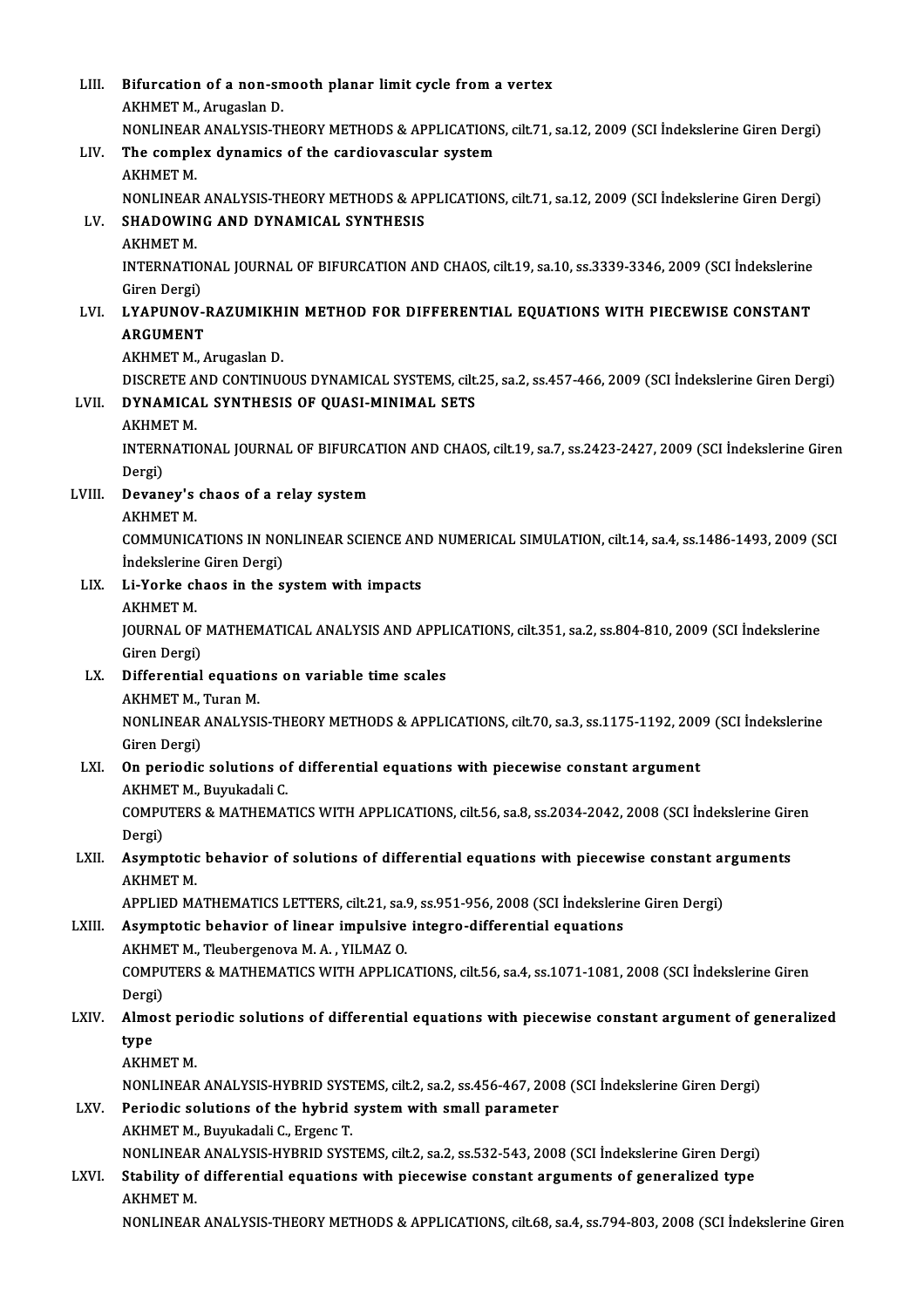| LXVII.         | Dergi)<br>On the reduction principle for differential equations with piecewise constant argument of                                                  |
|----------------|------------------------------------------------------------------------------------------------------------------------------------------------------|
|                | generalized type                                                                                                                                     |
|                | Akhmet M.U.                                                                                                                                          |
|                | JOURNAL OF MATHEMATICAL ANALYSIS AND APPLICATIONS, cilt.336, sa.1, ss.646-663, 2007 (SCI Indekslerine                                                |
|                | Giren Dergi)                                                                                                                                         |
| LXVIII.        | Asymptotic equivalence of differential equations and asymptotically almost periodic solutions                                                        |
|                | Akhmet M. U., Tleubergenova M. A., Zafer A.<br>NONLINEAR ANALYSIS-THEORY METHODS & APPLICATIONS, cilt.67, sa.6, ss.1870-1877, 2007 (SCI İndekslerine |
|                | Giren Dergi)                                                                                                                                         |
| LXIX.          | Integral manifolds of differential equations with piecewise constant argument of generalized type                                                    |
|                | Akhmet M U                                                                                                                                           |
|                | NONLINEAR ANALYSIS-THEORY METHODS & APPLICATIONS, cilt.66, sa.2, ss.367-383, 2007 (SCI Indekslerine Giren                                            |
|                | Dergi)                                                                                                                                               |
| LXX.           | An impulsive ratio-dependent predator-prey system with diffusion                                                                                     |
|                | Akhmet M. U., Beklioglu M., Ergenc T., Tkachenko V. I.                                                                                               |
|                | NONLINEAR ANALYSIS-REAL WORLD APPLICATIONS, cilt.7, sa.5, ss.1255-1267, 2006 (SCI Indekslerine Giren<br>Dergi)                                       |
| LXXI.          | The differential equations on time scales through impulsive differential equations                                                                   |
|                | Akhmet M. U., Turan M.                                                                                                                               |
|                | NONLINEAR ANALYSIS-THEORY METHODS & APPLICATIONS, cilt.65, sa.11, ss.2043-2060, 2006 (SCI İndekslerine                                               |
|                | Giren Dergi)                                                                                                                                         |
| LXXII.         | Perron's theorem for linear impulsive differential equations with distributed delay                                                                  |
|                | Akhmet M. U., Alzabut J., Zafer A.                                                                                                                   |
|                | JOURNAL OF COMPUTATIONAL AND APPLIED MATHEMATICS, cilt.193, sa.1, ss.204-218, 2006 (SCI Indekslerine<br>Giren Dergi)                                 |
| <b>LXXIII</b>  | Boundary value problems for higher order linear impulsive differential equations                                                                     |
|                | Ugur O, AKHMET M                                                                                                                                     |
|                | JOURNAL OF MATHEMATICAL ANALYSIS AND APPLICATIONS, cilt.319, sa.1, ss.139-156, 2006 (SCI Indekslerine                                                |
|                | Giren Dergi)                                                                                                                                         |
| <b>LXXIV.</b>  | Control and optimal response problems for quasilinear impulsive integrodifferential equations                                                        |
|                | Akhmet M., Kirane M., Tleubergenova M., Weber G.                                                                                                     |
|                | EUROPEAN JOURNAL OF OPERATIONAL RESEARCH, cilt.169, sa.3, ss.1128-1147, 2006 (SCI İndekslerine Giren<br>Dergi)                                       |
| LXXV.          | The principles of B-smooth discontinuous flows                                                                                                       |
|                | Akalin E., Akhmet M.                                                                                                                                 |
|                | COMPUTERS & MATHEMATICS WITH APPLICATIONS, cilt.49, ss.981-995, 2005 (SCI İndekslerine Giren Dergi)                                                  |
| <b>LXXVI</b> . | On the smoothness of solutions of impulsive autonomous systems                                                                                       |
|                | Akhmet M.                                                                                                                                            |
|                | NONLINEAR ANALYSIS-THEORY METHODS & APPLICATIONS, cilt.60, sa.2, ss.311-324, 2005 (SCI Indekslerine Giren<br>Dergi)                                  |
| LXXVII.        | Perturbations and Hopf bifurcation of the planar discontinuous dynamical system                                                                      |
|                | Akhmet M                                                                                                                                             |
|                | NONLINEAR ANALYSIS-THEORY METHODS & APPLICATIONS, cilt.60, sa.1, ss.163-178, 2005 (SCI Indekslerine Giren                                            |
|                | Dergi)                                                                                                                                               |
| <b>LXXVIII</b> | Existence and stability of almost-periodic solutions of quasi-linear differential equations with                                                     |
|                | deviating argument                                                                                                                                   |
|                | Akhmet M.<br>APPLIED MATHEMATICS LETTERS, cilt.17, sa.10, ss.1177-1181, 2004 (SCI Indekslerine Giren Dergi)                                          |
| <b>LXXIX</b>   | Controllability of two-point nonlinear boundary-value problems by the numerical-analytic method                                                      |
|                | Akhmet M., Zafer A.                                                                                                                                  |
|                |                                                                                                                                                      |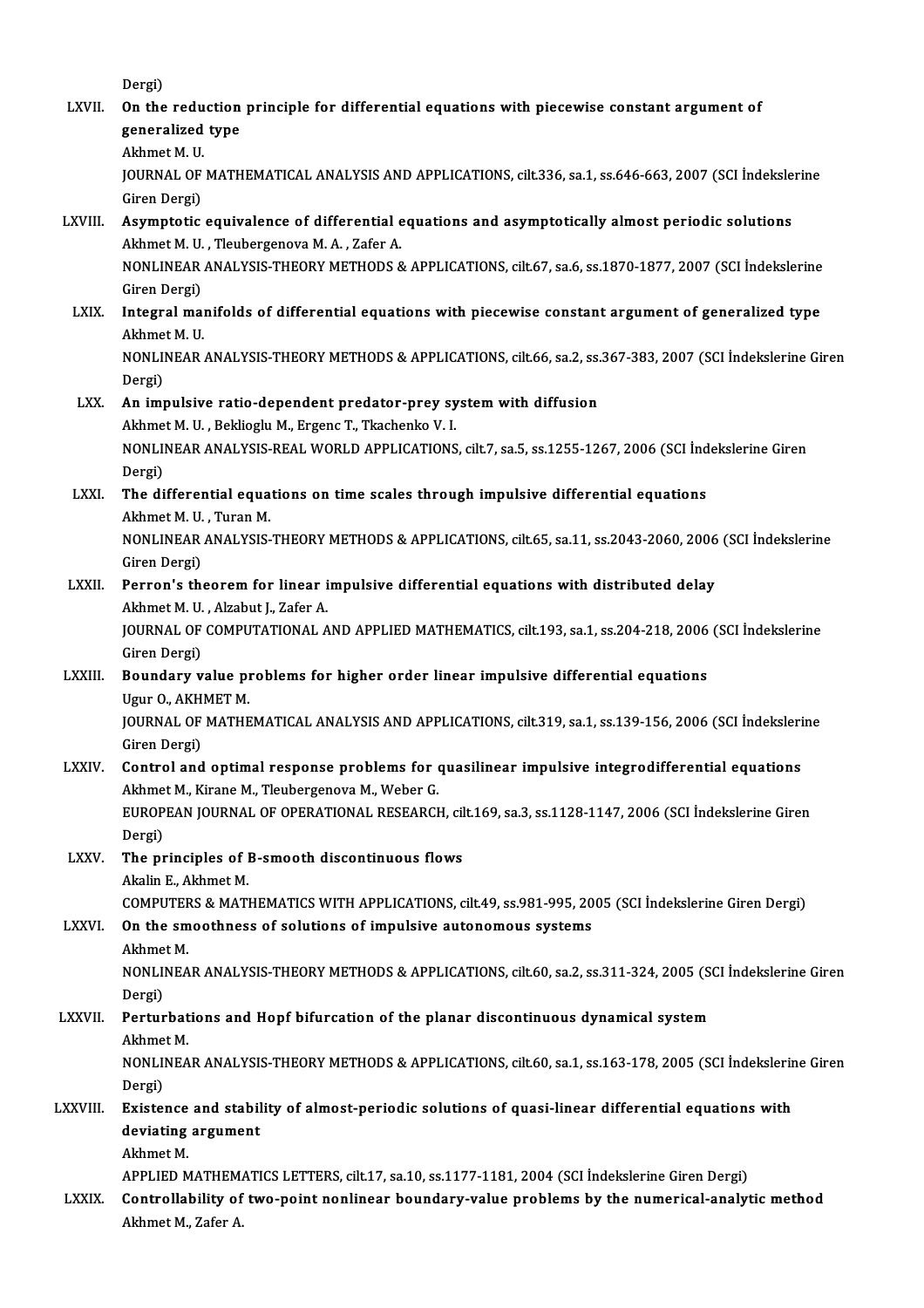APPLIED MATHEMATICS AND COMPUTATION, cilt.151, sa.3, ss.729-744, 2004 (SCI İndekslerine Giren Dergi)<br>On the general problem of stability for impulsive differential equations

APPLIED MATHEMATICS AND COMPUTATION, cilt.151, sa.3, ss.729-744, 2004 (SC<br>LXXX. On the general problem of stability for impulsive differential equations APPLIED M<br>On the ge:<br>Akhmet M.<br>JOUPMAL G On the general problem of stability for impulsive differential equations<br>Akhmet M.<br>JOURNAL OF MATHEMATICAL ANALYSIS AND APPLICATIONS, cilt.288, sa.1, ss.182-196, 2003 (SCI İndekslerine<br>Ciron Dergi)

Akhmet M.<br>JOURNAL OF<br>Giren Dergi)

# <sub>Giren Dergi)</sub><br>Diğer Dergilerde Yayınlanan Makaleler

Iger Dergilerde Yayınlanan Makalele<br>I. Modular Chaos for Random Processes<br>AKUMET M I. Modular Chaos for Random Processes<br>AKHMET M.

Modular Chaos for Random Processes<br>AKHMET M.<br>Discontinuity, Nonlinearity, and Complexity, cilt.11, sa.2, ss.191-201, 2022 (Diğer Kurumların Hakemli Dergileri)<br>Unnredistable Solutions of Impulsive Quesi Linear Systems II. Unpredictable Solutions of Impulsive Quasi-Linear Systems<br>AKHMET M., Tleubergenova M., Nugayeva Z. Discontinuity, Nonlinearity, and Complexity,<br>Unpredictable Solutions of Impulsive Q<br>AKHMET M., Tleubergenova M., Nugayeva Z.<br>Discontinuity, Nonlinearity, and Complexity.

Unpredictable Solutions of Impulsive Quasi-Linear Systems<br>AKHMET M., Tleubergenova M., Nugayeva Z.<br>Discontinuity, Nonlinearity, and Complexity, cilt.11, sa.1, ss.73-89, 2022 (Diğer Kurumların Hakemli Dergileri)<br>Abetreet Hu

- III. Abstract Hyperbolic Chaos<br>AKHMET M. Discontinuit<br>**Abstract H**<br>AKHMET M.<br>Discontinuit Abstract Hyperbolic Chaos<br>AKHMET M.<br>Discontinuity, Nonlinearity, and Complexity, cilt.11, sa.1, ss.133-138, 2022 (Diğer Kurumların Hakemli Dergileri)<br>The Madels with Imnest Defermations
- IV. The Models with Impact Deformations<br>AKHMET M., AYSEGUL K. Discontinuity, Nonlineari<br>The Models with Impa<br>AKHMET M., AYSEGUL K.<br>The interdiscinlinery jour The Models with Impact Deformations<br>AKHMET M., AYSEGUL K.<br>The interdisciplinary journal of Discontinuity, Nonlinearity and Complexity, cilt.4, sa.1, ss.49-78, 2015 (Diğer<br>Kurumların Hakamli Dergileri) AKHMET M., AYSEGUL K.<br>The interdisciplinary journal of<br>Kurumların Hakemli Dergileri)<br>On shaatis synshronization The interdisciplinary journal of Discontinuity, Nonlinearity and Complexity, cilt.4, sa.1, ss.49-78,<br>Kurumların Hakemli Dergileri)<br>V. On chaotic synchronization via impulsive control and piecewise constant arguments<br>MOUAMA
- Kurumların Hakemli Dergileri)<br>On chaotic synchronization via imp<br>MOHAMAD S A., XINZHI L., AKHMET M.<br>Dimomics of Continuous Discrete and I On chaotic synchronization via impulsive control and piecewise constant arguments<br>MOHAMAD S A., XINZHI L., AKHMET M.<br>Dynamics of Continuous, Discrete and Impulsive Systems Series B: Applications and Algorithms, cilt.22, sa MOHAMAD S A., XINZHI L., AKHMET M.<br>Dynamics of Continuous, Discrete and Impulsive<br>67, 2015 (Diğer Kurumların Hakemli Dergileri)<br>Bermanange of nanautanemeus ratio dang Dynamics of Continuous, Discrete and Impulsive Systems Series B: Applications and Algorithms, cilt.22, sa.1, ss<br>67, 2015 (Diğer Kurumların Hakemli Dergileri)<br>VI. Permanence of nonautonomous ratio dependent predator prey sy

## 67, 2015 (Diğer Kurumların Hake)<br>Permanence of nonautonomol<br>argument of generalized type<br>AKUMET MAABUĞASLAN CİNCİN Permanence of nonautonomous ratio deper<br>argument of generalized type<br>AKHMET M., ARUĞASLAN ÇİNÇİN D., XIAOYAN L.<br>Dynamiss of Continuous, Discrete and Impulsive argument of generalized type<br>AKHMET M., ARUĞASLAN ÇİNÇİN D., XIAOYAN L.<br>Dynamics of Continuous, Discrete and Impulsive Systems Series A: Mathematical Analysis, cilt.15, sa.1, ss.37-51,<br>2008 (Dižer Kurumların Hakamli Dergil

AKHMET M., ARUĞASLAN ÇİNÇİN D., XIAOYA<br>Dynamics of Continuous, Discrete and Impul<br>2008 (Diğer Kurumların Hakemli Dergileri) 2008 (Diğer Kurumların Hakemli Dergileri)<br>Kitap & Kitap Bölümleri

Itap & Kitap Bölümleri<br>I. Domain Structured Dynamics: Unpredictability, chaos, randomness, fractals, differential equations<br>. and neural natworks b contrast bordness<br>Domain Structured D<br>and neural networks Domain S<br>and neura<br>Akhmet M.<br>Institute of and neural networks<br>Akhmet M.<br>Institute of Physics Publishing (IOP) , Bristol, 2021<br>Dunamics with Chaes and Enastals

Akhmet M.<br>Institute of Physics Publishing (IOP), B.<br>II. Dynamics with Chaos and Fractals Institute of<br>Dynamics<br>Akhmet M.<br>Springer J **Dynamics with Chaos and Fractals<br>Akhmet M.<br>Springer, London/Berlin, Basel, 2020** 

- Akhmet M.<br>Springer, London/Berlin , Basel, 2020<br>III. Almost Periodicity, Chaos, and Asymptotic Equivalence Springer, L<br>Almost Pe<br>Akhmet M.<br>Springer J Almost Periodicity, Chaos, and A:<br>Akhmet M.<br>Springer, London/Berlin , Zug, 2019 Akhmet M.<br>Springer, London/Berlin , Zug, 2019<br>IV. Bifurcation in Autonomous and Nonautonomous Differential Equations with Discontinuities
- Springer, London/Berlin , Zu<br>Bifurcation in Autonomou<br>Akhmet M., Kashkynbayev A.<br>Springen London/Berlin , Na

Bifurcation in Autonomous and Nonau<br>Akhmet M., Kashkynbayev A.<br>Springer, London/Berlin , New-York, 2017<br>Eunstianal Diffenantial Equations with

Akhmet M., Kashkynbayev A.<br>Springer, London/Berlin , New-York, 2017<br>V. Functional Differential Equations with Piecewise Constant Argument. Springer, L<br>Functiona<br>Akhmet M.<br>Posularity

Akhmet M.<br>Regularity and Stochasticity of Nonlinear Dynamical Systems., Dimitri Volchenkov,Xavier Leoncini, Editör, Springer,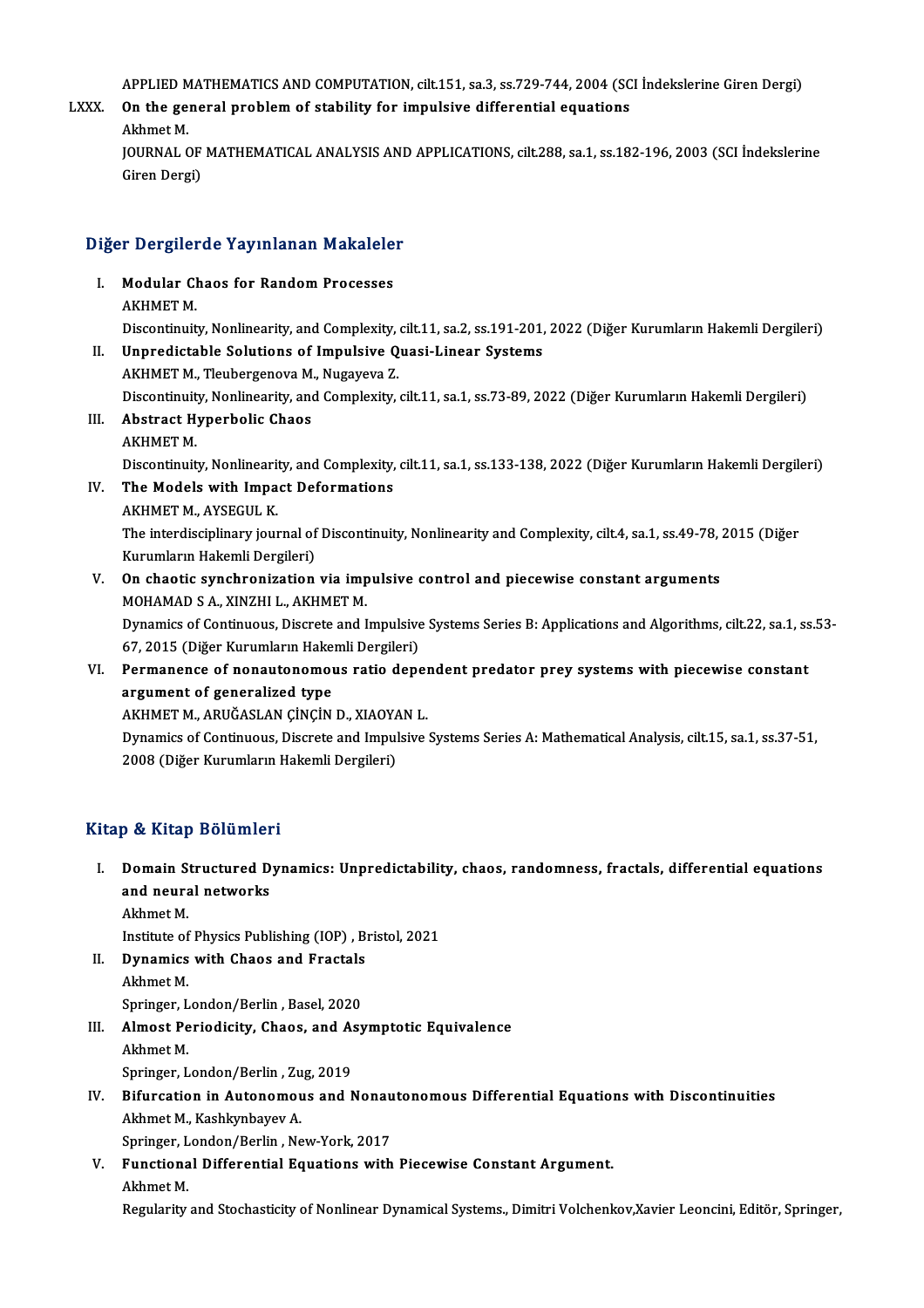London/Berlin , Zug, ss.79-109, 2017<br>Creging in Impulsive Differential

|       | London/Berlin, Zug, ss 79-109, 2017                                                                                 |
|-------|---------------------------------------------------------------------------------------------------------------------|
| VI.   | Grazing in Impulsive Differential Equations.                                                                        |
|       | Akhmet M., Kivilcim A.                                                                                              |
|       | Regularity and Stochasticity of Nonlinear Dynamical Systems, Dimitri Volchenkov, Xavier Leoncini, Editör, Springer, |
|       | London/Berlin, Zug, ss.111-159, 2017                                                                                |
| VII.  | Replication of chaos in neural networks, economics and physics                                                      |
|       | Akhmet M, Fen M.O.                                                                                                  |
|       | Springer, London/Berlin, Heidelberg, 2016                                                                           |
| VIII. | Input-Output Mechanism of the Discrete Chaos Extension                                                              |
|       | Akhmet M, Fen M O                                                                                                   |
|       | Complex motions and chaos in nonlinear systems., Valentin Afraimovich, José António Tenreiro Machado, Jiazhong      |
|       | Zhang, Editör, Springer, London/Berlin, Zug, ss.203-233, 2016                                                       |
| IX.   | The Solution of the Second Peskin Conjecture and Developments                                                       |
|       | Akhmet M.                                                                                                           |
|       | Mathematical Modeling and Applications in Nonlinear Dynamics, Albert C.J. Luo, Hüseyin Merdan, Editör, Springer,    |
|       | London/Berlin, Zug, ss 1-46, 2016                                                                                   |
| X.    | Neural Networks with Discontinuous/Impact Activations                                                               |
|       | Akhmet M, Yilmaz E.                                                                                                 |
|       | Springer, London/Berlin, New-York, 2013                                                                             |
| XI.   | Nonlinear hybrid continuous/discrete-time models                                                                    |
|       | Akhmet M.                                                                                                           |
|       | Atlantic Publishing, Paris, 2011                                                                                    |
| XII.  | Principles of discontinuous dynamical systems.                                                                      |
|       | Akhmet M.                                                                                                           |
|       | Springer, London/Berlin, New-York, 2010                                                                             |
|       |                                                                                                                     |

# springer, London/Berlin , New-York, 2010<br>Hakemli Kongre / Sempozyum Bildiri Kitaplarında Yer Alan Yayınlar

| lakemli Kongre / Sempozyum Bildiri Kitaplarında Yer Alan Yayınlar |                                                                                                                |  |
|-------------------------------------------------------------------|----------------------------------------------------------------------------------------------------------------|--|
| Ι.                                                                | <b>Mapping Fatou-Julia Iterations</b>                                                                          |  |
|                                                                   | AKHMET M., Fen M. O., Alejaily E. M.                                                                           |  |
|                                                                   | 10th International Conference on Information Management and Engineering (ICIME), Manchester, Birleşik Krallık, |  |
|                                                                   | 22 - 24 Eylül 2018, ss 64-67                                                                                   |  |
| Н.                                                                | Exponential stability of periodic solutions of recurrent neural networks with functional dependence            |  |
|                                                                   | an niasawisa sanstant angumant                                                                                 |  |

22 - 24 Eylül 2018, ss.64-67<br>Exponential stability of periodic<br>on piecewise constant argument<br>AKUMET M. ABUČASLAN CINCIN D on piecewise constant argument<br>AKHMET M., ARUĞASLAN ÇİNÇİN D., Cengiz N. AKHMET M., ARUĞASLAN ÇİNÇİN D., Cengiz N.<br>International Conference on Pure and Applied Mathematics (<br>III. EXTENSION OF CHAOS CONTROL AND APPLICATIONS

International Conference on Pure and Applied Mathematics (ICPAM 2015), 25 - 28 Ağustos 2015

## Internationa<br>EXTENSION<br>AKHMET M.<br>Internationa

EXTENSION OF CHAOS CONTROL AND APPLICATIONS<br>AKHMET M.<br>International Conference on Pure and Applied Mathematics (ICPAM 2015), 25 - 28 Ağustos 2015<br>Attraction of Li Yorke shaos by retarded SICNNs.

## AKHMET M.<br>International Conference on Pure and Applied Mathema<br>IV. Attraction of Li Yorke chaos by retarded SICNNs<br>AKHMET M., Mehmet Onur F. International Conference on l<br>Attraction of Li Yorke cha<br>AKHMET M., Mehmet Onur F.<br>The Seventh International Co

Attraction of Li Yorke chaos by retarded SICNNs<br>AKHMET M., Mehmet Onur F.<br>The Seventh International Conference on Dynamic Systems and Applications & Fifth International Conference on<br>Nauval Parallal and Scientific Computat AKHMET M., Mehmet Onur F.<br>The Seventh International Conference on Dynamic Systems and Applications & Fifth International Con<br>Neural, Parallel, and Scientific Computations, Atlanta, Amerika Birleşik Devletleri, 27 - 30 Mayı Neural, Parallel, and Scientific Computations, Atlanta, Amerika Birleşik Devletleri, 27 - 30 Mayıs 2015

## V. Input-Output Mechanism of the Discrete Chaos Extension<br>AKHMET M., Fen M. O. Input-Output Mechanism of the Discrete Chaos Extension<br>AKHMET M., Fen M. O.<br>5th International Conference on Nonlinear Science and Complexity (NSC), Xian, Çin, 4 - 09 Ağustos 2014, cilt.15,<br>88.202.222 AKHMET M.<br>5th Internat<br>ss.203-233<br>An antising

ss.203-233<br>VI. An anticipatory extension of Malthusian model AKHMET M., ÖKTEM H. A., Pickl S. W., WEBER G. W.

7th International Conference on Computing Anticipatory Systems (CASYS 05), Liege, Belçika, 8 - 13 Ağustos 2005,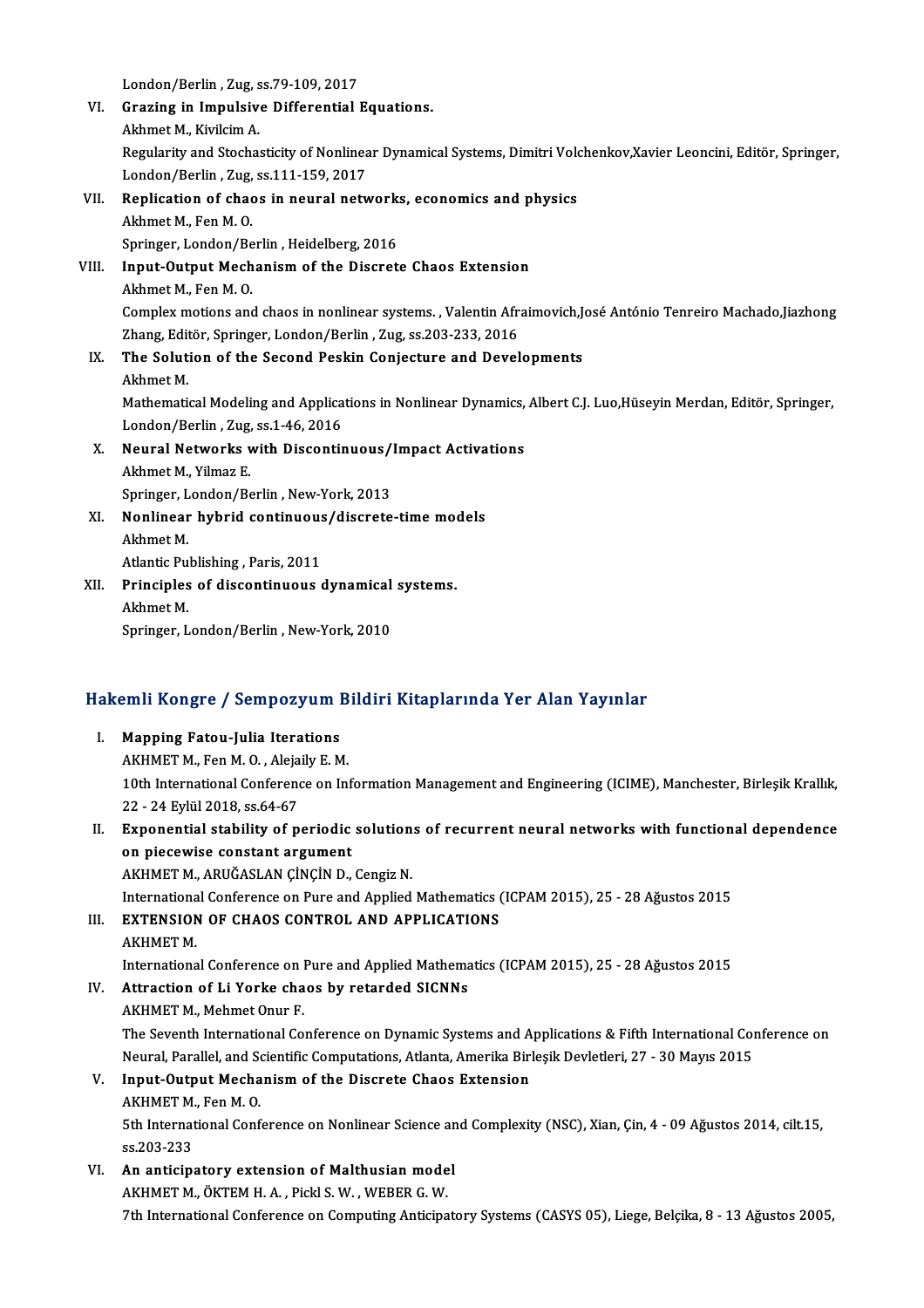## Desteklenen Projeler

Desteklenen Projeler<br>AKHMET M., Yükseköğretim Kurumları Destekli Proje, FONKSİYONEL DİFERANSİYEL DENKLEMLERİN KAOLİT<br>ÇÖZÜMLERİ 2017, 2017 Z COCCARON († 1 0 jor)<br>AKHMET M., Yükseköğreti<br>ÇÖZÜMLERİ, 2017 - 2017<br>AKHMET M. Yükseköğreti AKHMET M., Yükseköğretim Kurumları Destekli Proje, FONKSİYONEL DİFERANSİYEL DENKLEMLERİN KAOLİT<br>ÇÖZÜMLERİ, 2017 - 2017<br>AKHMET M., Yükseköğretim Kurumları Destekli Proje, KISMİ DİFERANSİYEL DENKLEMLERİN KAOLİT ÇÖZÜMLERİ VE<br> ÇÖZÜMLERİ, 2017 - 2017<br>AKHMET M., Yükseköğretim Ku<br>UYGULAMALARI, 2017 - 2017<br>AKHMET M. Yükseköğretim Ku AKHMET M., Yükseköğretim Kurumları Destekli Proje, KISMİ DİFERANSİYEL DENKLEMLERİN KAOLİT ÇÖZÜMLERİ VE<br>UYGULAMALARI, 2017 - 2017<br>AKHMET M., Yükseköğretim Kurumları Destekli Proje, Monotone Discontinuous Dynamical Systems A UYGULAMALARI, 2017 - 2017<br>AKHMET M., Yükseköğretim Kurumları Destekli Proje, Monotone Discontinuous Dynamical Systems And Applications,<br>2012 - 2012 AKHMET M., Yükseköğretim Kurumları Destekli Proje, Monotone Discontinuous Dynamical Systems And Applications,<br>2012 - 2012<br>AKHMET M., Yükseköğretim Kurumları Destekli Proje, Düzensizlikler Yardımıyla Adi Ve Kısmi Diferansiy 2012 - 2012<br>AKHMET M., Yükseköğretim Kurumları I<br>Kaos Üretimi Ve Kontrolü, 2010 - 2012<br>AKHMET M. Vükseköğretim Kurumları I AKHMET M., Yükseköğretim Kurumları Destekli Proje, Düzensizlikler Yardımıyla Adi Ve Kısmi Diferansi<br>Kaos Üretimi Ve Kontrolü, 2010 - 2012<br>AKHMET M., Yükseköğretim Kurumları Destekli Proje, Sinir Ağlarının Kompleks Dinamiği AKHMET M., Yükseköğretim Kurumları Destekli Proje, Sinir Ağlarının Kompleks Dinamiği, 2008 - 2008<br>Bilimsel Dergilerdeki Faaliyetler

Applied Mathematics and Nonlinear Sciences, Editörler Kurulu Üyesi, 2017 - Devam Ediyor Discout D'a gifer a cin i auity caes.<br>Applied Mathematics and Nonlinear Sciences, Editörler Kurulu Üyesi, 2017 - Devam Ediyo<br>Discontinuity, Nonlinearity and Complexity., Editörler Kurulu Üyesi, 2015 - Devam Ediyor<br>Discrete Applied Mathematics and Nonlinear Sciences, Editörler Kurulu Üyesi, 2017 - Devam Edi<br>Discontinuity, Nonlinearity and Complexity., Editörler Kurulu Üyesi, 2015 - Devam Ediyo<br>Discrete and Impulsive Systems, Series A, Editörl Discrete and Impulsive Systems, Series A, Editörler Kurulu Üyesi, 2005 - Devam Ediyor<br>Bilimsel Hakemlikler

Bilimsel Hakemlikler<br>NONLINEAR ANALYSIS-THEORY METHODS & APPLICATIONS, SCI Kapsamındaki Dergi, Ocak 2017<br>TURKISH JOURNAL OF MATHEMATICS, Hakemli Bilimsel Dergi, Osak 2016 DININGGI TRANGININGSI<br>NONLINEAR ANALYSIS-THEORY METHODS & APPLICATIONS, SCI Kapsami<br>TURKISH JOURNAL OF MATHEMATICS, Hakemli Bilimsel Dergi, Ocak 2016<br>NEUPOCOMPUTING, SCI Kapsamudaki Dergi, Osak 2015 NONLINEAR ANALYSIS-THEORY METHODS & APPLICATI<br>TURKISH JOURNAL OF MATHEMATICS, Hakemli Bilimsel I<br>NEUROCOMPUTING, SCI Kapsamındaki Dergi, Ocak 2015<br>DYNAMICS OF CONTINUOUS DISCRETE AND IMPLIJ SIVE TURKISH JOURNAL OF MATHEMATICS, Hakemli Bilimsel Dergi, Ocak 2016<br>NEUROCOMPUTING, SCI Kapsamındaki Dergi, Ocak 2015<br>DYNAMICS OF CONTINUOUS DISCRETE AND IMPULSIVE SYSTEMS-SERIES B-APPLICATIONS, SCI Kapsamındaki Dergi,<br>Osak NEUROCOMPUTING, SCI Kapsamındaki Dergi, Ocak 2015<br>DYNAMICS OF CONTINUOUS DISCRETE AND IMPULSIVE S<br>Ocak 2014<br>NEURAL NETWORKS, SCI Kapsamındaki Dergi, Ocak 2012 DYNAMICS OF CONTINUOUS DISCRETE AND IMPULSIVE S<br>Ocak 2014<br>NEURAL NETWORKS, SCI Kapsamındaki Dergi, Ocak 2012<br>NONI INEAR ANALYSIS UVPRID SYSTEMS, SCI Kapsamınd NONLINEAR ANALYSIS-HYBRID SYSTEMS, SCI Kapsamındaki Dergi, Ocak 2012 Communications in Nonlinear Sciences and Numerical Simulations, Diğer İndekslerce Taranan Dergi, Ocak 2011 NONLINEAR ANALYSIS-REAL WORLD APPLICATIONS, SCI Kapsamındaki Dergi, Ocak 2010 Communications in Nonlinear Sciences and Numerical Simulations, Diğer İndekslerce Tara<br>NONLINEAR ANALYSIS-REAL WORLD APPLICATIONS, SCI Kapsamındaki Dergi, Ocak 2010<br>COMPUTERS & MATHEMATICS WITH APPLICATIONS, SCI Kapsamında NONLINEAR ANALYSIS-REAL WORLD APPLICATIONS, SCI Kapsamındaki Dergi, Ocak 2010<br>COMPUTERS & MATHEMATICS WITH APPLICATIONS, SCI Kapsamındaki Dergi, Ocak 2010<br>Journal of Mathematical Analysis and Applications, Diğer İndekslerc COMPUTERS & MATHEMATICS WITH APPLICATIONS, SCI Kapsamındaki Dergi, Oc<br>Journal of Mathematical Analysis and Applications, Diğer İndekslerce Taranan De<br>APPLIED MATHEMATICS LETTERS, Diğer İndekslerce Taranan Dergi, Ocak 2007 APPLIED MATHEMATICS LETTERS, Diğer İndekslerce Taranan Dergi, Ocak 2007<br>Etkinlik Organizasyonlarındaki Görevler

Etkinlik Organizasyonlarındaki Görevler<br>Akhmet M., 3rd of International Conference on Neurology and Brain Disorders, Bilimsel Kongre / Sempozyum<br>Organizesyonu, Baric Erance, Hariran 2019 Machinian Strandard State<br>Akhmet M., 3rd of International Conference<br>Organizasyonu, Paris, Fransa, Haziran 2019<br>Akhmet M., 2rd International Conference on Akhmet M., 3rd of International Conference on Neurology and Brain Disorders, Bilimsel Kongre / Sempozyu<br>Organizasyonu, Paris, Fransa, Haziran 2019<br>Akhmet M., 3rd International Conference on Frontiers of Image Processing, B

Organizasyonu, Paris, Fransa, Haziran 2019<br>Akhmet M., 3rd International Conference on Frontiers of Image Processing, Bilimsel Kongre / Sempozyum<br>Organizasyonu, Florence, İtalya, Mart 2019 Akhmet M., 3rd International Conference on Frontiers of Image Processing, Bilimsel Kongre / Sempozyum<br>Organizasyonu, Florence, İtalya, Mart 2019<br>Akhmet M., 5th Edition of International Conference on Knowledge and Software

Organizasyonu, Florence, İtalya, Mart 2019<br>Akhmet M., 5th Edition of International Conference on Knowledg<br>Sempozyum Organizasyonu, Praha, Çek Cumhuriyeti, Mart 2019<br>Akhmet M. 6th International Conference on Mathematics and Akhmet M., 5th Edition of International Conference on Knowledge and Software Engineering, Bilimsel Kongre /<br>Sempozyum Organizasyonu, Praha, Çek Cumhuriyeti, Mart 2019<br>Akhmet M., 6th International Conference on Mathematics

Sempozyum Organizasyonu, Praha, Çek Cu<br>Akhmet M., 6th International Conference o<br>Organizasyonu, Sawhaj, Mısır, Şubat 2019<br>Akhmet M. 10th International Conference Akhmet M., 6th International Conference on Mathematics and Information Sciences, Bilimsel Kongre / Sempozyum<br>Organizasyonu, Sawhaj, Mısır, Şubat 2019<br>Akhmet M., 10th International Conference on Information Management and E

Organizasyonu, Sawhaj, Mısır, Şubat 2019<br>Akhmet M., 10th International Conference on Information Management and Engineering, Bilimsel Kongre / Sempozyum<br>Organizasyonu, Manchester, Birleşik Krallık, Eylül 2018<br>Akhmet M., In Akhmet M., 10th International Conference on Information Management and Engineering, Bilimsel Kongre / Sempozyum<br>Organizasyonu, Manchester, Birleşik Krallık, Eylül 2018<br>Akhmet M., International Conference on Neurology and B